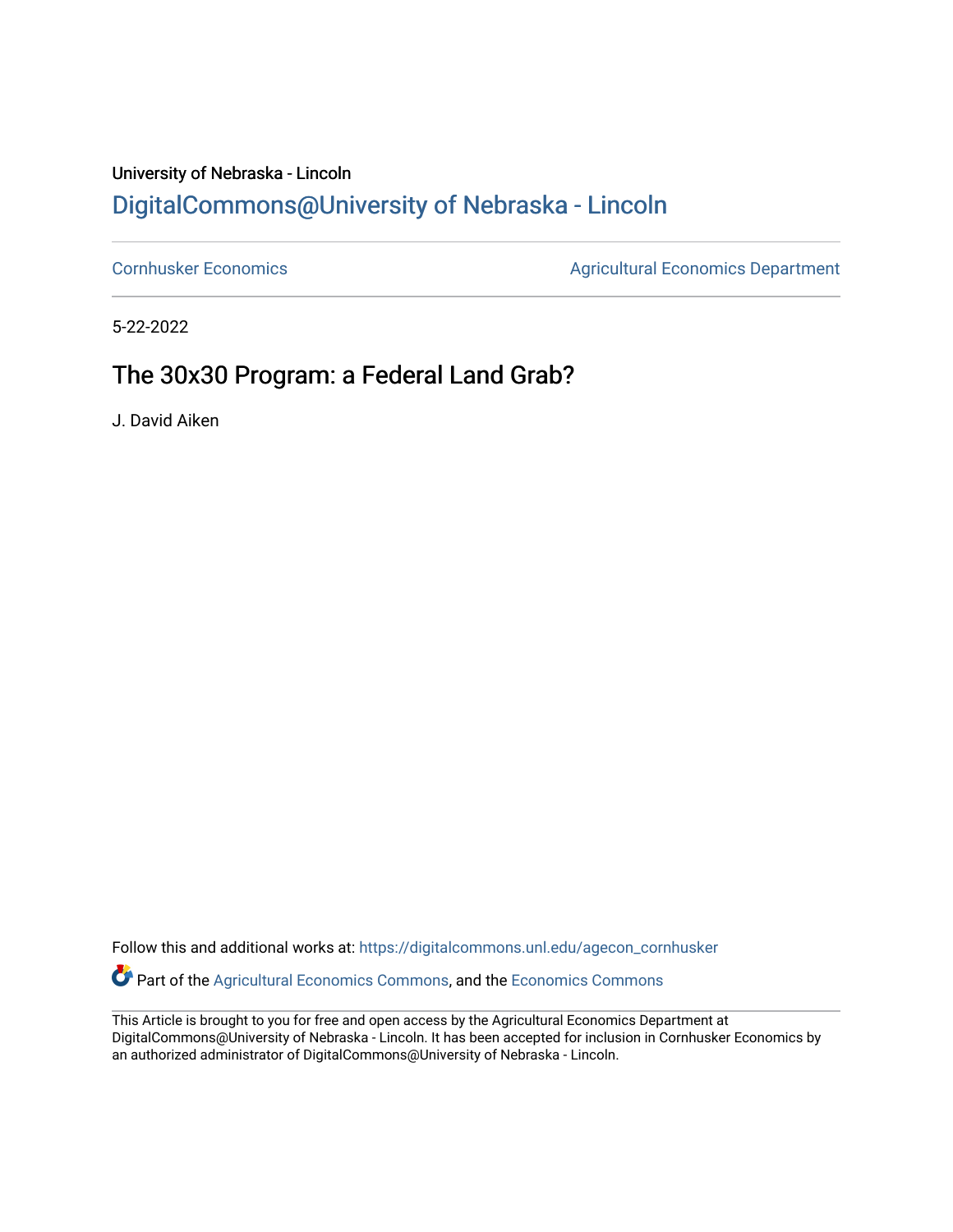**agecon.unl.edu**[/30x30-program-federal-land-grab](https://agecon.unl.edu/30x30-program-federal-land-grab)

### **Cornhusker Economics June 22, 2022 The 30x30 Program: a Federal Land Grab?**

 $\lceil 1 \rceil$ 

#### By J. Dave Aiken

In January 2021, the Biden Administration issued a climate policy executive order.[2] [or EO].[3] Section 216 of the Biden climate EO, *Conserving & Protecting our Nation's Lands & Waters*, directed the U.S. Department of the Interior, the U.S. Department of Agriculture, and the U.S. Department of Commerce (which includes NOAA, the U.S. National Oceanic & Atmospheric Administration) to prepare a report "recommending steps that the United States should take, working with state, local, tribal and territorial governments, agricultural and forest landowners, fishermen and other key stakeholders to achieve the *goal of conserving at least 30% of our lands and waters by 2030."*

In May 2021, the Section 216 federal agency report, entitled *Conserving & Restoring America the Beautiful*,.[4] promised to listen to almost everyone with an interest in the program, but did not identify how much of U.S. land and water resources were currently "conserved" or "conserved and protected;" did not define what "conserved" and "protected" means; and did not identify how far we had to go to accomplish "conserving at least 30% of our lands and waters by 2030." There were suggestions that the USDA farmland conservation programs might count towards the 30% goal, but only suggestions.

To better understand the potential implications of implementing a 30x30 type program, let's start with how many acres would be 30% of the United States. Interestingly this was not addressed in the America the Beautiful report. The USDA says there are 2.27 billion acres in the United States.[5] Thirty percent is around 681 million acres. The America the Beautiful report says 12% of U.S. lands are in highly protected status, referencing a 2009 U.S. Geological Survey (USGS) report, *A Map for the Future*.[6] The USGS report is an inventory of protected primarily federal lands in the United States and includes a call for a more comprehensive inventory which has yet to be funded and implemented. Interestingly the USGS report states that 715 million acres of *protected land* are estimated to be held by state, federal, and local agencies and by private agencies. This is more than 30%. In addition, tribal trust lands could add up to an additional 56 million acres, and private land subject to conservation easements another 61 million acres. This is well over 800 million acres, or over 35%. It would appear that there is a considerable amount of protected land in the United States already, without the 30x30 program.

Clearly, there can be reasonable disagreement about what degree of protection is needed to accomplish the 30x30 goal. And there can be reasonable disagreement regarding whether such protection should be permanent, or whether temporary protected status should also count. However, there seems to be no reasonable basis for contending that conserving 30% of U.S. land is some "impossible dream" that can only be accomplished by federal theft of private land. It would appear that we are now close to accomplishing the 30x30 goal if it has not been accomplished already.

The proposed 30x30 goal is part of President Biden's climate executive order and by implication part of the administration's overall climate program.[7] The President would like the U.S. electricity system to be net-zero carbon emissions by 2035, and the United States as a whole to be net-zero carbon emissions by 2050. Both are laudable policy objectives and are achievable if, and only if, the United States makes dealing with climate change a much higher political priority than it is today (or in fact has ever been). The 30x30 program has only very limited potential to reduce U.S. net carbon emissions. Not having unlimited funds, the Biden administration won't spend much if anything on the 30x30 program if its larger climate policy objective is to reduce U.S. carbon emissions and reduce the harmful impacts of climate change. The "climate" money will likely be spent instead on building a national super electric grid, providing clean energy tax credits, and the like – programs that would actually help reduce U.S. carbon emissions. Clearly, the harmful effects of a warming climate will damage habitat over time (and much else as well). But the sooner we achieve net-zero carbon emissions – first as a nation and then globally – the less the environmental damage from climate change will be for all of us.

[1]. For greater detail on the 30x30 program background, watch the CAP 30x30 webinar at https://cap.unl.edu/policy‑legal/president‑biden%E2%80%99s‑30x30‑plan‑conserving‑and‑restoring‑america‑beautiful

[2].https://www.whitehouse.gov/briefing-room/presidential-actions/2021/01/27/executive-order-on-tackling-the-climate-crisis-at-home-and-abro

[3]. For the non-lawyers, a federal executive order [or EO] is when the president issues programmatic instructions to federal agencies to use in implementing their programs. Executive orders are binding on federal agencies until repealed or modified. Executive orders do not supersede federal legislation. EOs are something the President can do without Congress.

[4]. https://www.doi.gov/sites/doi.gov/files/report‑conserving‑and‑restoring‑america‑the‑beautiful‑2021.pdf

[5]. https://ageconsearch.umn.edu/record/263079/?ln=en

[6]. http://www.protectedlands.net/wp‑content/uploads/2018/10/PADUS\_FinalJuly2009LowRes.pdf

[7]. For information regarding the Biden climate program, see https://cap.unl.edu/policy‑legal/biden‑climate‑plan‑and‑power‑blackouts